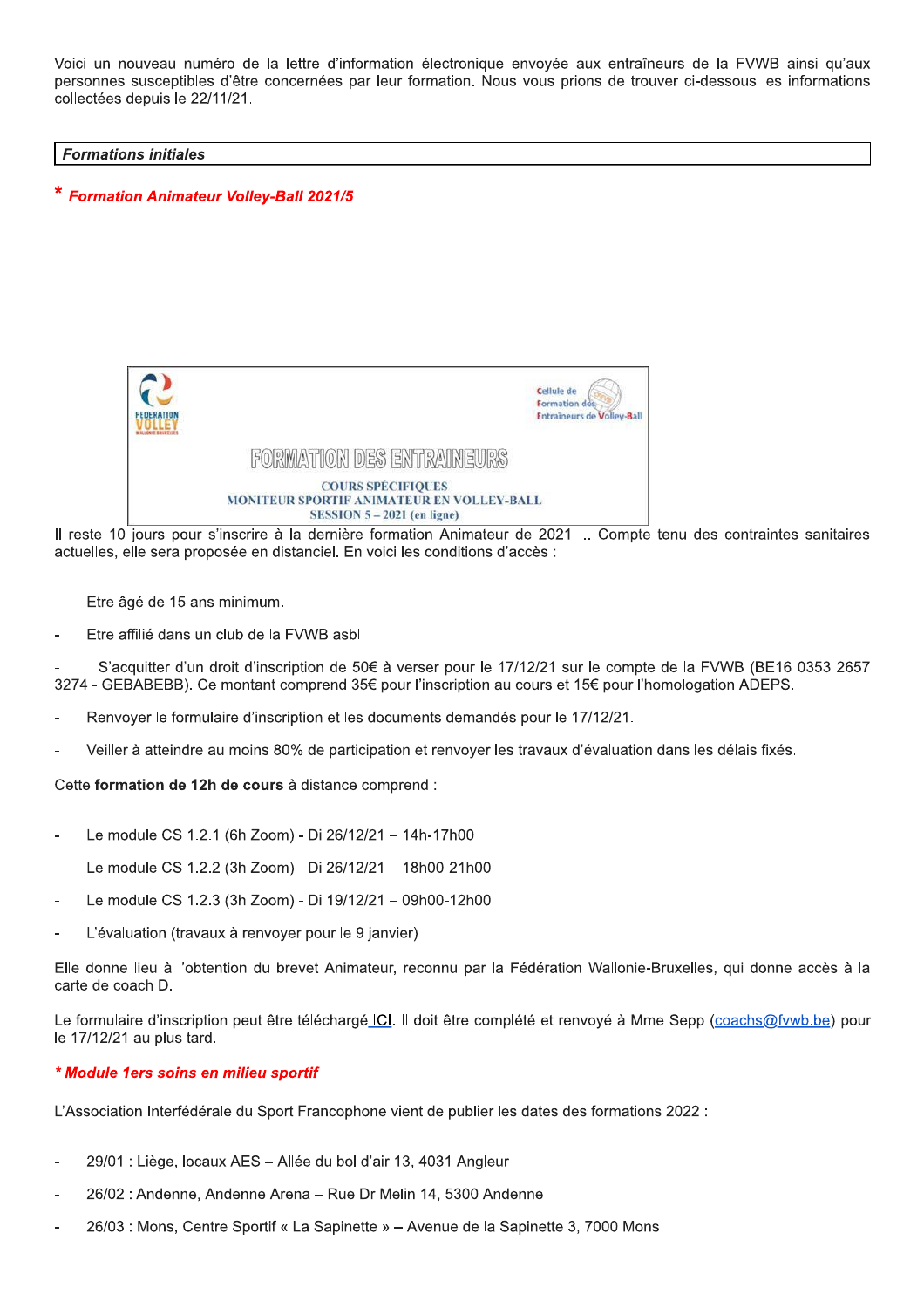- 23/04 : Liège, locaux AES Allée du bol d'air 13, 4031 Angleur
- 21/05 : Auderghem, centre sportif de la forêt de Soignes chaussée de Wavre 2057, 1160 Bruxelles
- 18/06 : Bastogne, Centre sportif Porte de Trèves Rue Gustave-Delperdange 0, 6600 Bastogne

Renseignements et inscriptions en cliquant ICI.

Après validation du module, veillez à transmettre l'attestation de réussite à Mme Alexandra Sepp (coachs@fvwb.be) pour mise à jour de votre dossier et l'octroi de 8 points de formation.

Si vous êtes porteur d'un brevet de secourisme (BSSA, Croix-Rouge, ...), vous pouvez vous adresser à la LFBS pour demander une dispense à M. Simon Verdonck (s.verdonck@lfbs.org), à renvoyer au secrétariat de la FVWB.

#### **Formations continues**

### \* Entraînements ouverts dans les pôles d'excellence de la FVWB

Le VBC Waremme et Tchalou sont reconnus comme Pôles d'Excellence (respectivement masculin et féminin). Leurs conventions avec la FVWB prévoient qu'ils ouvrent les portes de leurs salles aux entraîneurs de n'importe quel club qui souhaiterait observer un entraînement (des équipes de jeunes à la Liga) et échanger avec le staff afin de pouvoir s'inspirer des modes de travail proposés dans les différentes équipes. La participation à ce type d'activité est valorisée par 1 point de formation/heure. Les entraîneurs intéressés sont invités à s'inscrire auprès des personnes contacts des deux pôles :

- Pour le VBC Waremme : Pierre Honnay (honnaypierre@gmail.com) cliquer ICI ;
- Pour Tchalou Volley (mise à jour 22/11/21): Dominique Blairon (dom.blairon@gmail.com) cliquer [C].

### \* Conférence à Liège

Le Forum des Savoirs a été créé par l'asbl Les Amis de l'Université de Liège afin de regrouper dans un même espace universitaire différents types d'exposés ouverts à tous, proposés sur le campus ... Dans ce cadre, le 16 décembre, de 17 à 19h, les Dr Amélie Mainjot, Olivier Malaise et Luc Stevens (CHU-Liège) animeront une conférence sur le thème « Comment prévenir les pathologies ostéo-articulaires, les fractures et les douleurs musculaires ? La réponse dans l'alimentation, le sport et ... les dents! » susceptible d'intéresser les entraîneurs sportifs. Prix : 5 € - 2,50 € (membre Amis de l'Université de Liège) - Gratuit (demandeurs d'emploi). Renseignements : cliquer ICI. Possibilité de valider 2 points de formation (demander une attestation de participation et la renvoyer à Mme Alexandra Sepp coachs@fvwb.be).

### \* Clinic de Ron Zwerver à Mont-Saint-Guibert

Le samedi 18 décembre, Axis Guibertin organize un clinic qui sera animé – en anglais - par le célèbre entraîneur Ron Zwerver. Cette activité se tiendra au Business Center de l'Axisparc - The Gate (Mont-Saint-Guibert) :

8h30 - Accueil

9h00 à 11h00 – Eeuwig goud – L'or éternel ou la marche vers la médaille d'or aux JO d'Atlanta en 1996 et la vie d'après...

11h00 à 13h00 – Entraînements et influences culturelles US, latinos, italiennes, néerlandaises ...

PAF : 40€, comprenant le livre, à verser au préalable sur le compte BE28 3631 6514 0520 Renseignement et inscriptions : info@axisquibertin.com / http://ww.axisquibertin.com Possibilité de valider 4 points de formation (demander une attestation de participation et la renvoyer à Mme Alexandra  $Sep - coachs@fvwb.be$ ).

# **Clinic Moventis Christmas 2021**

Le mardi 21 décembre 2021, l'asbl Moventis propose un clinic animé par Dominique Blairon, assisté du staff de Tchalou Vollev: